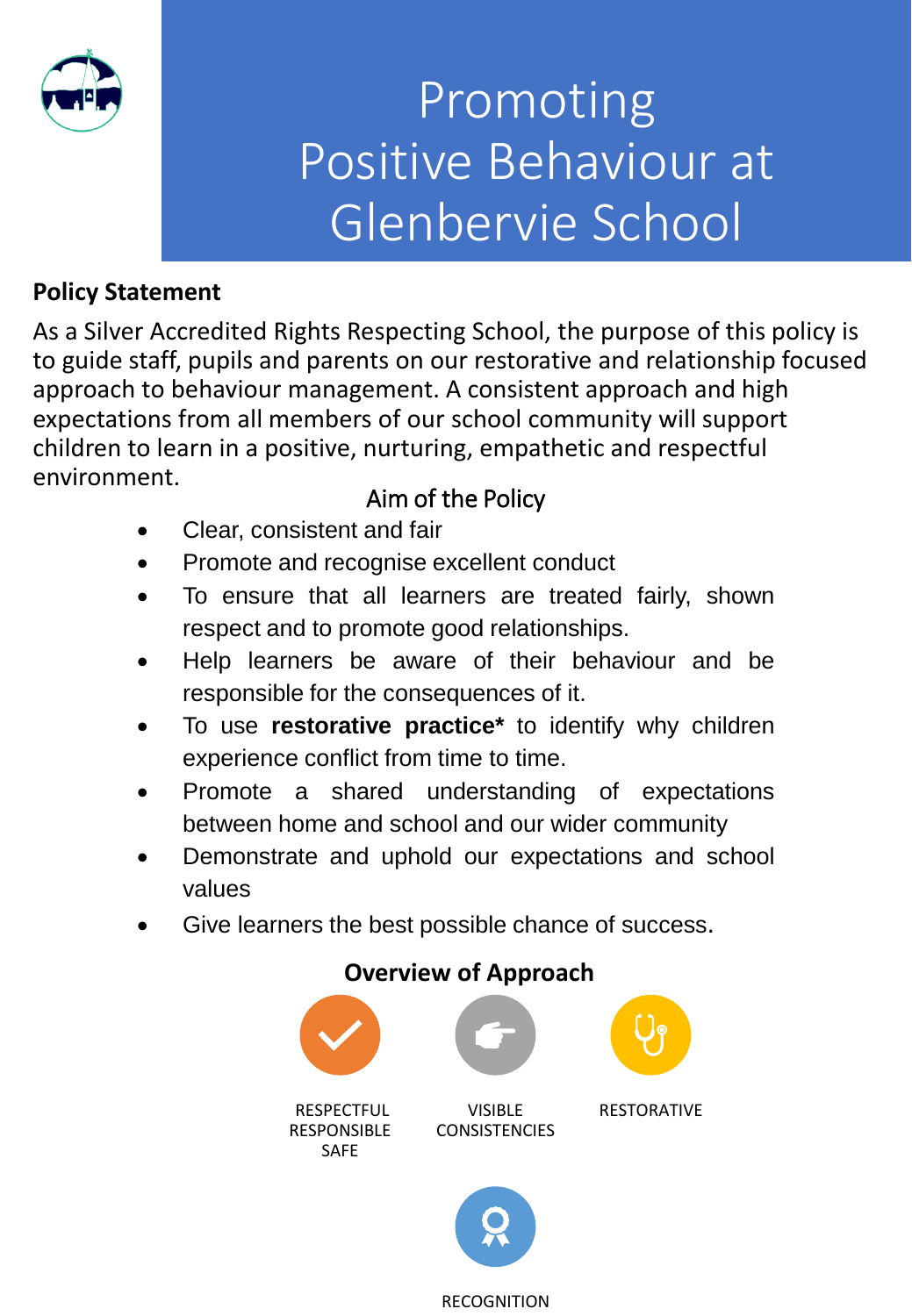# Respectful, Responsible, Safe

#### **Our School Expectations**

Our school expectations are Respectful, Responsible and Safe. In the simplest terms, pupils need to be able to answer these questions in regard to their behaviour 'Are you being respectful in this situation?' , 'Are you being responsible and ready to learn?' and 'Are you behaving in a way that is safe?' All staff will refer to these 3 key words in all conversations with pupils about behaviour. **Rights Respecting School**

Glenbervie School is a Silver Level Accredited Rights Respecting School, meaning it respects the findings of the United Nations Convention on the Rights of the Child, which states that certain rights should be adhered to if children were to have a happy and successful life.

#### *Most important of these to us as a school are as follows:*

- **Article 12 -** You have the right to give your opinion and for adults to listen and take it seriously.
- **Article 13 -** You have the right to find things out and share what you think with others, by talking, drawing and writing, or in any other way unless it harms or offends other people.
- **Article 15 -** You have the right to choose your own friends and to join or set up groups as long as it isn't harmful to others.
- **Article 19 -** You have the right to be protected from being hurt and mistreated, in body and mind.
- **Article 24 -** You have the right to the best health care possible, safe water to drink, nutritious food, a clean and safe environment and information to help you stay well.
- **Article 28**  You have the right to a good quality education. You should be encouraged to go to school to the highest level you can.
- **Article 29**  You have the right to an education which develops personality, respect for others' rights and the environment.
- **Article 31**  You have the right to play and rest.

These rights are embedded in our school. As duty bearers it is the responsibility of staff to ensure all children's rights are realised and encourage all children to think about the rights of others too**. Pupils who behave in a way which violates the rights of their peers will have their attention drawn to this and, if required, school will call on the support of parents to support the children's learning.**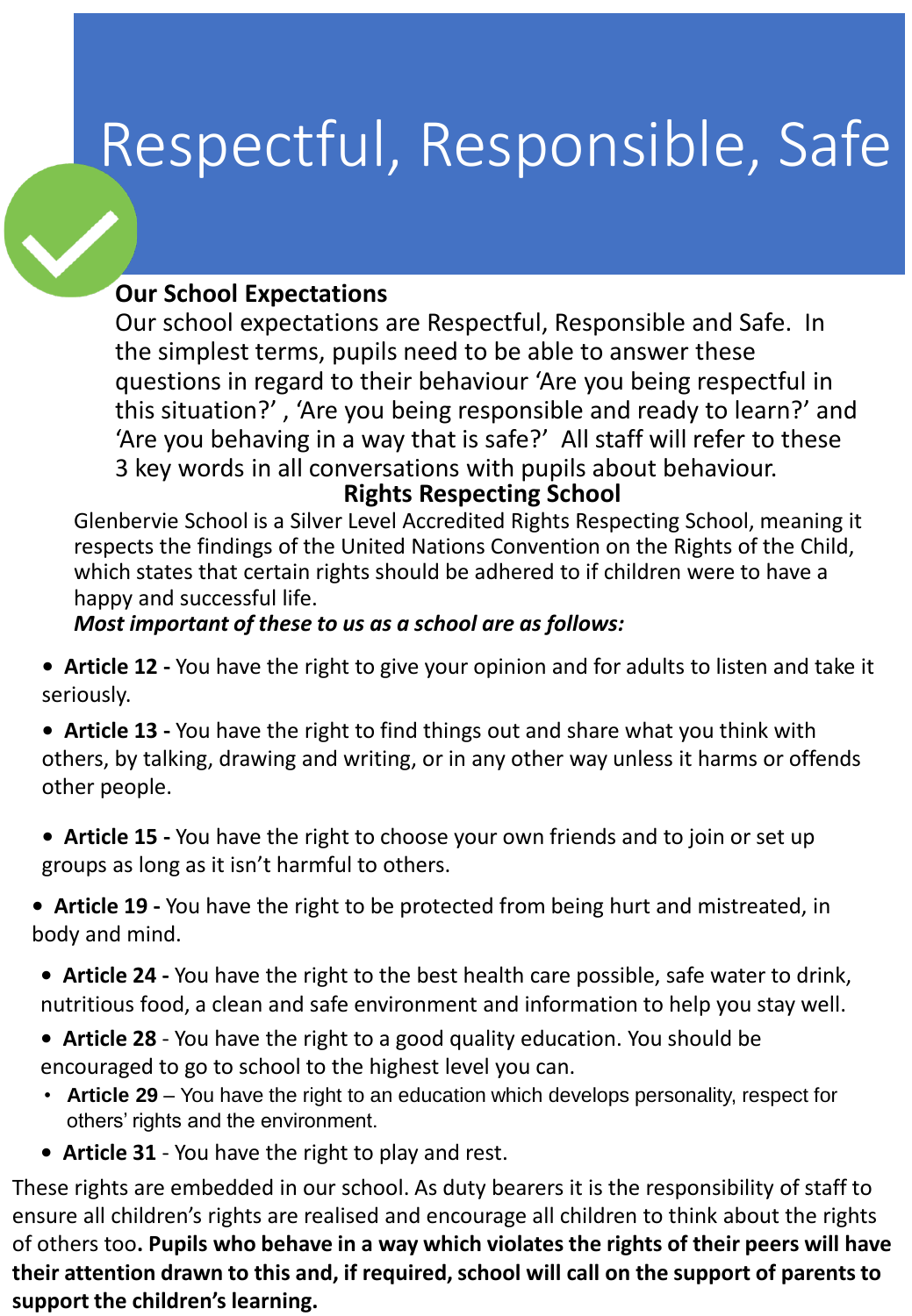

#### Consistency is the key – staff will:

- 1. Meet and say hello to every pupil.
- 2. Refer to 'Respectful, Responsible, Safe'
- 3. Build positive behaviours and nurture relationships.

4. Involve pupils in planning for lessons that engage, challenge and meet the needs of all learners.

5. A mechanism for positive recognition is used throughout the school and in each classroom

6. Be calm and give 'take up time' when going through the steps. Prevent before sanctions.

7. Follow up every time, retain ownership and engage in reflective dialogue with learners.

8. Never ignore or walk past learners who are not being respectful or unsafe.

To support, guide, model and show a unified consistency to the learners, the Head Teacher will:

- Take time to welcome learners at the start of the day
- Be a visible presence around the site
- Celebrate staff, leaders and learners whose effort goes above and beyond expectations
- Regularly share good practice
- Support teaching staff in managing learners with more complex behaviours



#### **What This Means for Children**

Children know expectations throughout school



Consistent response from adults

**Certainty**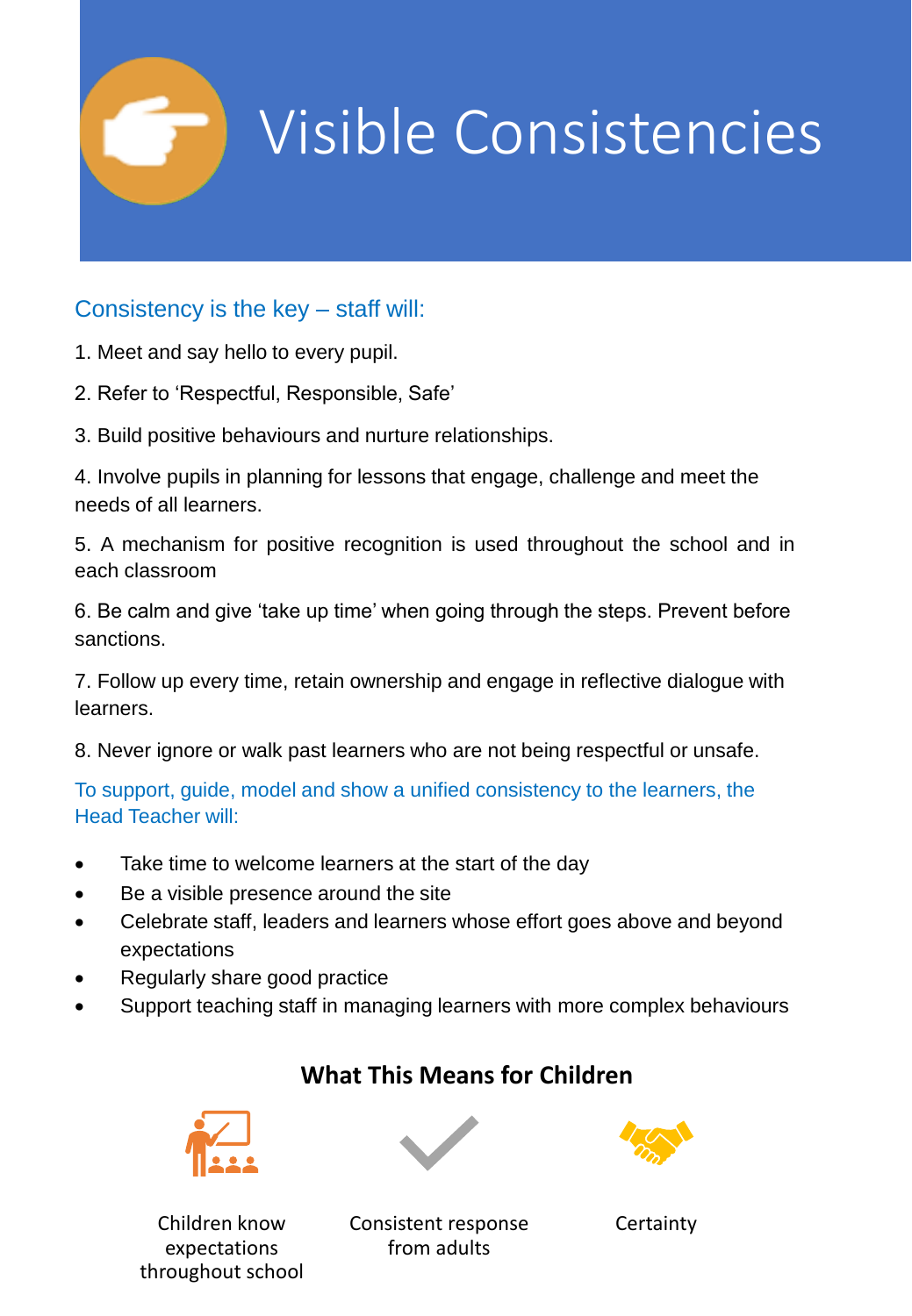# Restorative

#### Restorative Justice

Restorative approaches enable those who have been harmed to convey the impact of the harm to those responsible, and for those responsible to acknowledge this impact and take steps to put it right.

#### **Restorative Justice consists of 5 steps:**

- Talking about the problem: WHAT happened?
- Thoughts at the time: WHAT were you thinking while this was happening?
- Feelings at the time: HOW did the incident make you feel?
- Considering the damage: WHO else was affected by what happened?
- Repairing the relationship: HOW can we fix this together?

This involves critical thinking and problem solving on the child's part, empowering them to put things right in the future and allowing them to explore in-depth the consequences of below-standard behaviour. Pupils are encouraged to think of their own meaningful approach to repairing their relationship, allowing all parties to move on from hurt feelings and disputes.

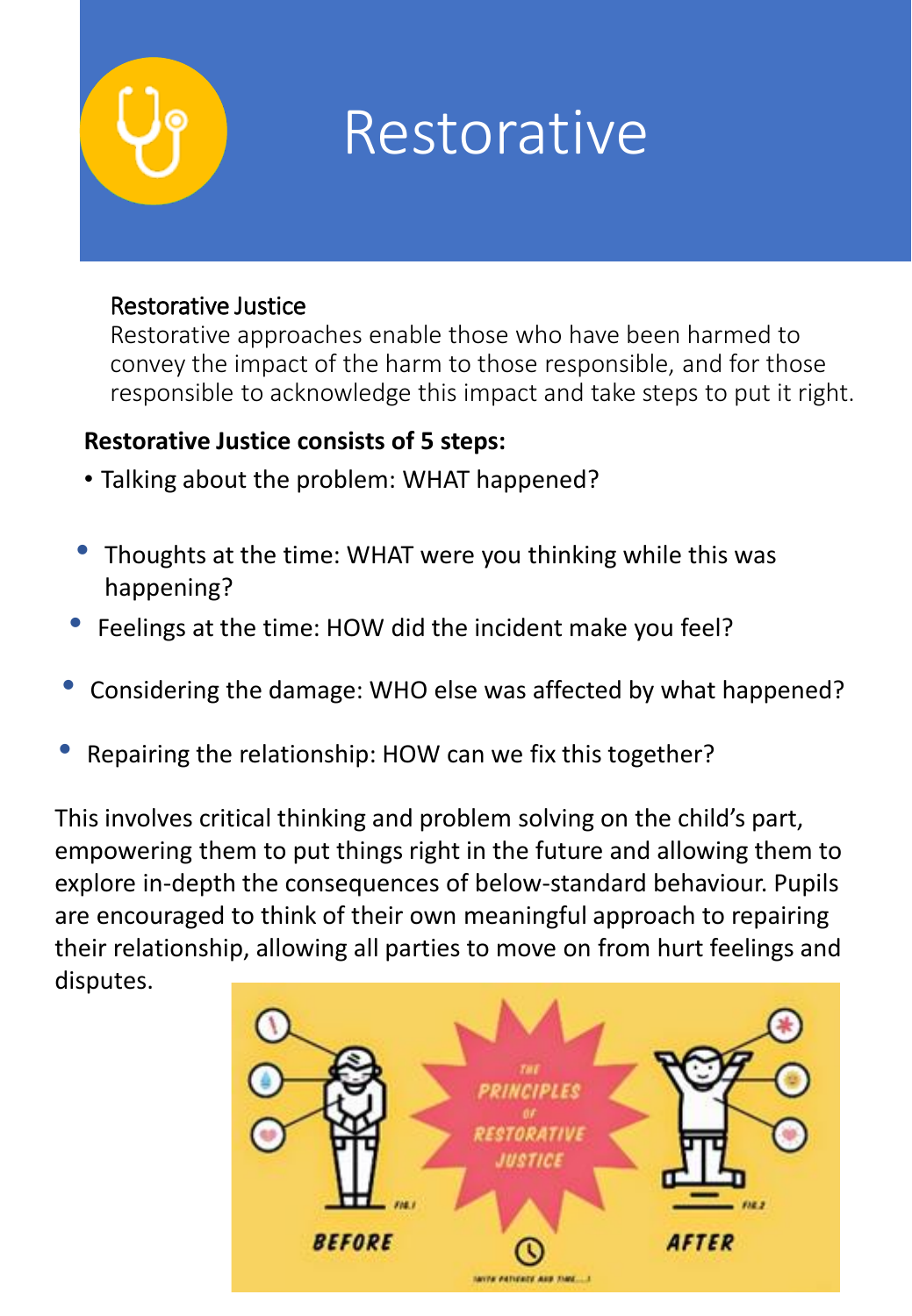# Restorative Steps

### **1 - Redirection**

The learner is given a gentle encouragement, a 'nudge' in the right direction, small act of kindness.



The learner is reminded of the expectations Respectful, Responsible, Safe, delivered privately where possible. Repeat reminders if necessary. De-escalate and decelerate where reasonable and possible and initiative taken to keep things at this stage.

### **3 – Caution**

The learner is given a clear verbal caution delivered privately where possible, making the learner aware of their behaviour and clearly outlining that if they continue, they will be instructed to take time out.

# **4 – Reflection**

The learner is given a chance to reflect away from others. The learner is spoken to privately and given a final opportunity to engage.

### **5 – Consequence/Restoration**

The learner is given a consequence proportionate to the behaviour/action. Followed up with a restorative conversation.

### **6 – Communication with home**

Meeting with teacher, pupil and parent to action plan next steps and targets which would be monitored over the next 2 weeks (Head Teacher may be present if appropriate).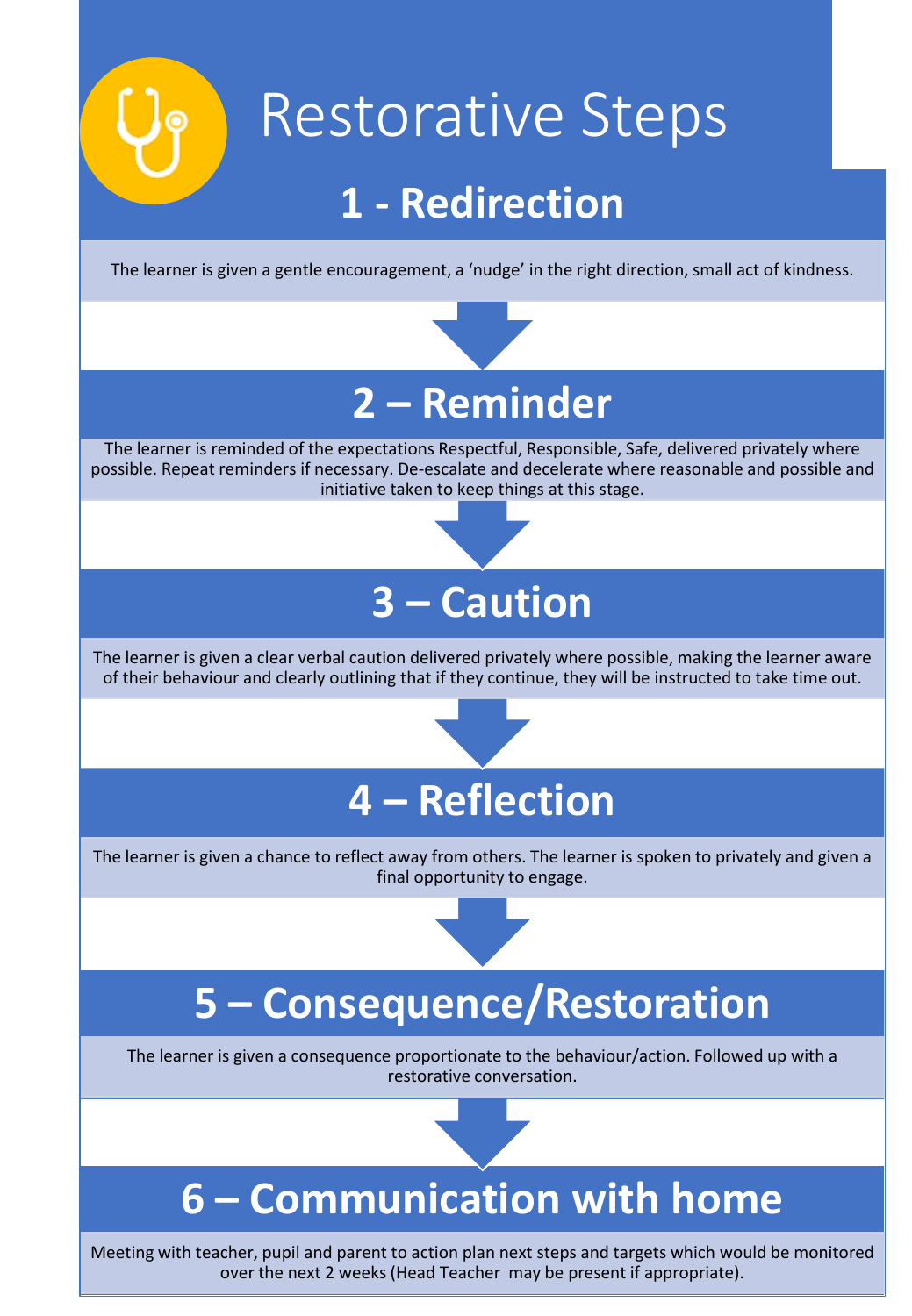

### Why have we changed the way we recognise positive behaviour?

Through discussions with groups of pupils throughout the school common themes about our previous system of recognition were identified:



#### **Our New Approach to Recognition and Rewards**

- Recognition boards in classrooms
- Recognise and reward learners who go 'over and above' our three school expectations and gain Praise Slips.
- House Points Awarded.
- Highlight at assembly
- Celebrate with the group who has won 'Hot Chocolate with the Head'
- We also give recognition to those children who role model our values: